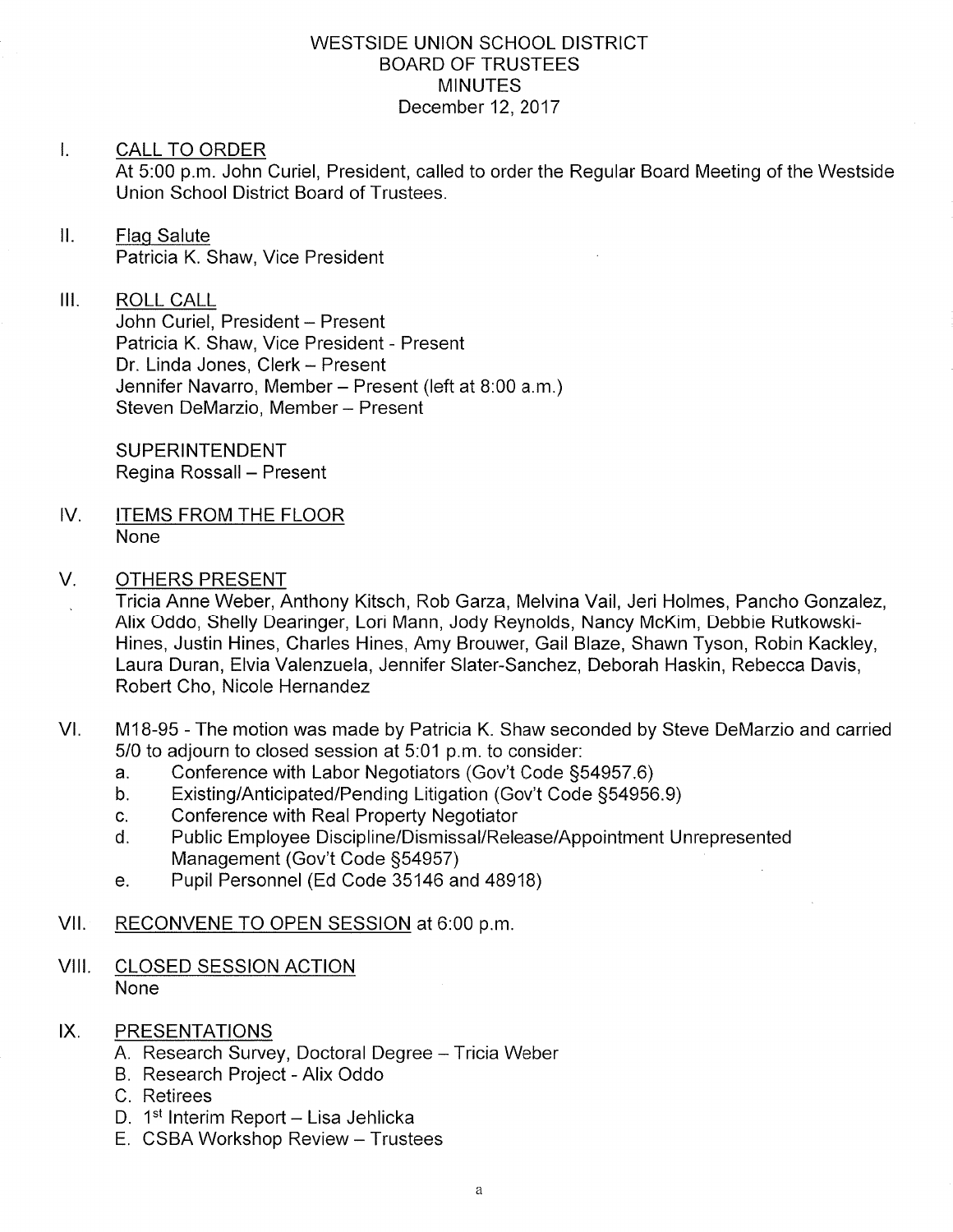- Jennifer Navarro & Patricia K. Shaw
	- o Preparation for the Frist 100 Days
	- o Closing the Achievement Gap with Technology: Virtual, Augmented and Mixed Reality
	- o Community Partnerships that lmpact Learning
	- o California's New Accountability Dashboard: Are Your Students in the Red?
	- o Customer Service: Learn How to Effectively Communicate Your Message
	- o Breaking the Bond and Parcel Tax Myth
- . Steve DeMarzio
	- o Delegate Assembly Lunch Presenter Alice Steinglass, President, code.org.
	- $\circ$  Google's Vision in Education Presenter Jaime Casap, Education Chief Evangelist, **Google**
	- o Fireside Chat with Jaime Casap
	- $\circ$  Discover a Little Disruptive Thinking for Student Achievement Presenters Twin Rivers Unified and SIA
	- $\circ$  Breaking the Bond and Parcel Tax Myth Presenter Burlingame SD
- . Linda Jones
	- o Golden Bell Awards
	- $\circ$  STEM Lab Block Coding & Robotics Program (Acellus)
- . John Curiel
	- o Delegate Assembly
	- o CLSBA Board of Directors
	- o General Session Presenter Wes Moore

# X. HEARING SESSION/STAFF REPORTS

A. Board Comments:

Steve DeMarzio - In the State of California ethnicity for school age children breaks down as: Hispanic 65%, White 24%, Asian 8.9%, and African American 5.8%. Technology will not replace teachers; they will have to become digital leaders. Jennifer Navarro – Congratulations to all the retirees that were honored this evening. Thank you, Lisa, for your presentation this evening. I would like to thank the District for providing the Board the opportunity to attend the CSBA Conference. Thank you to Gina for taking such good care of us at the conference.

Linda Jones - I would like to wish everyone a Merry Christmas and Happy New Year. <sup>I</sup> would like to be excused from the January 16, 2018, Board Meeting, as I will be recovering from surgery.

Patricia K. Shaw - I enjoyed the Golden Bell Awards. I would like to thank Matt Anderson and Justin Sowa for starting the VEX Robotics program at Joe Walker. John Curiel - Congratulations to the retirees. I hope everyone enjoys their holidays. Congratulations to Matt Anderson and the Robotics team at Joe Walker.

- Staff Reports B.
	- 1. Assistant Superintendent Administrative Services Shawn Cabey a. Nothing at this time.
	- 2. Assistant Superintendent Educational Services Marguerite Johnson a. Noting at this time.
	- 3. Deputy Superintendent Robert Hughes
		- a. We are cancelling the December 13, 2017, WAVE meeting.
		- b. The district lost some great employees through retirement this evening.
	- 4. Superintendent Regina Rossall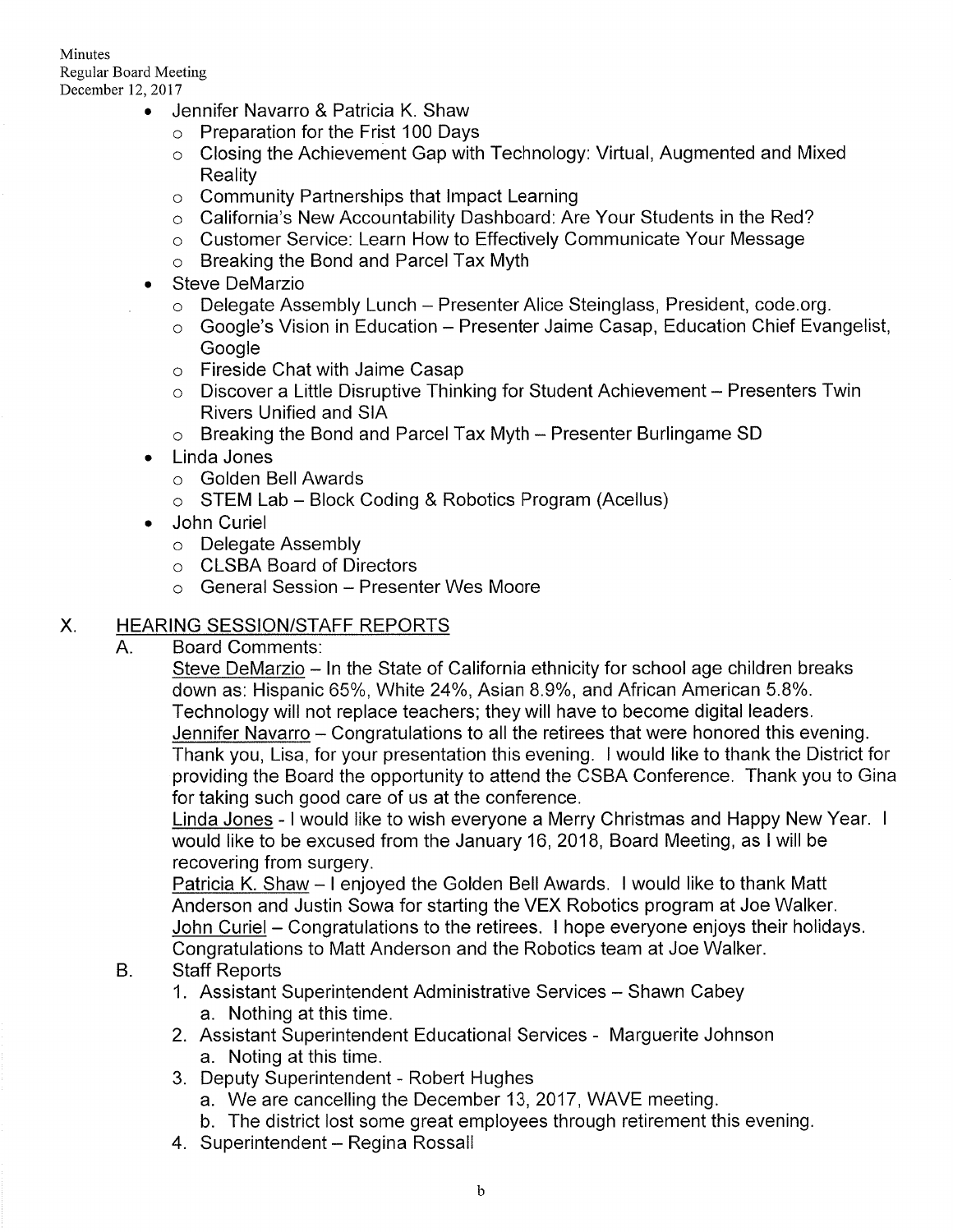Minutes Regular Board Meeting December 12, 2017

Mrs. Rossall reviewed the following items with the Trustees:

- a. I would like to thank the Board for their presentations on the CSEA conference workshops.
- b. I would like to wish everyone Happy Holidays.
- c. Report cards will go out on Friday, December 15, 2017.
- d. We have many Holiday programs going on at the school sites.
- e. Thanks again for all of your work, I appreciate all you do.
- <sup>f</sup>. The talent we are losing mid-year and at the end of this school year is big. A lot of long term employees will be leaving us.

## XI. PERSONAL APPEARANCES

- Westside Union Teachers Association Representative Bob Dunham, President  $X<sub>L</sub>$
- California School Employee Association Representative Jeri Holmes, President B.
	- . On behalf of CSEA I would like to wish each of you a Merry Christmas.
- Parent Teachers Association Representative C.
- WAVE Representative Jennifer Navarro and Robert Hughes  $D_{\cdot}$
- ITEMS FROM THE FLOOR Continued Anthony Kitch - New Grading System xil
- XIII. PUBLIC HEARING None
- XIV. BUSINESS SESSION
	-
	- A. Organizational/Governance<br>1. M18-96 Item 1. Approval of the revised agenda of the Regular Board Meeting of December 12,2017, as submitted. The motion was made by Steve DeMarzio seconded by Patricia K. Shaw and carried 4/0.<br>2. M18-97 - Items 2a – 2h. The motion was made by Patricia K. Shaw seconded by Linda
	- - Jones and carried 410 to approve the consent agenda. 2a Minutes of the Regular Meeting on December 5, <sup>2017</sup> 2b Overnight Field Trip Las Vegas, Cheer Competition 2c Gifts to the District
		-
		-
		- 2d Personnel Report Revised<br>2e Job Descriptions<br>2f Purchase Orders
		-
		-
	- 2g Consultant/Contract Agreement Schedule Revised<br>2h Conference/Workshop Schedule<br>3. ltem 3 Discussion Item
		-
		- - . Board Governance

# XV. EDUCATIONAL SERVICES

- M1B-98 ltem 4. The motion was made by Steve DeMarzio seconded by Linda Jones and carried 410 to approve Site Plans for: 4
	- . Anaverde Hills
	- . IDEA Academy at Cottonwood
	- . Esperanza
	- . Quartz Hill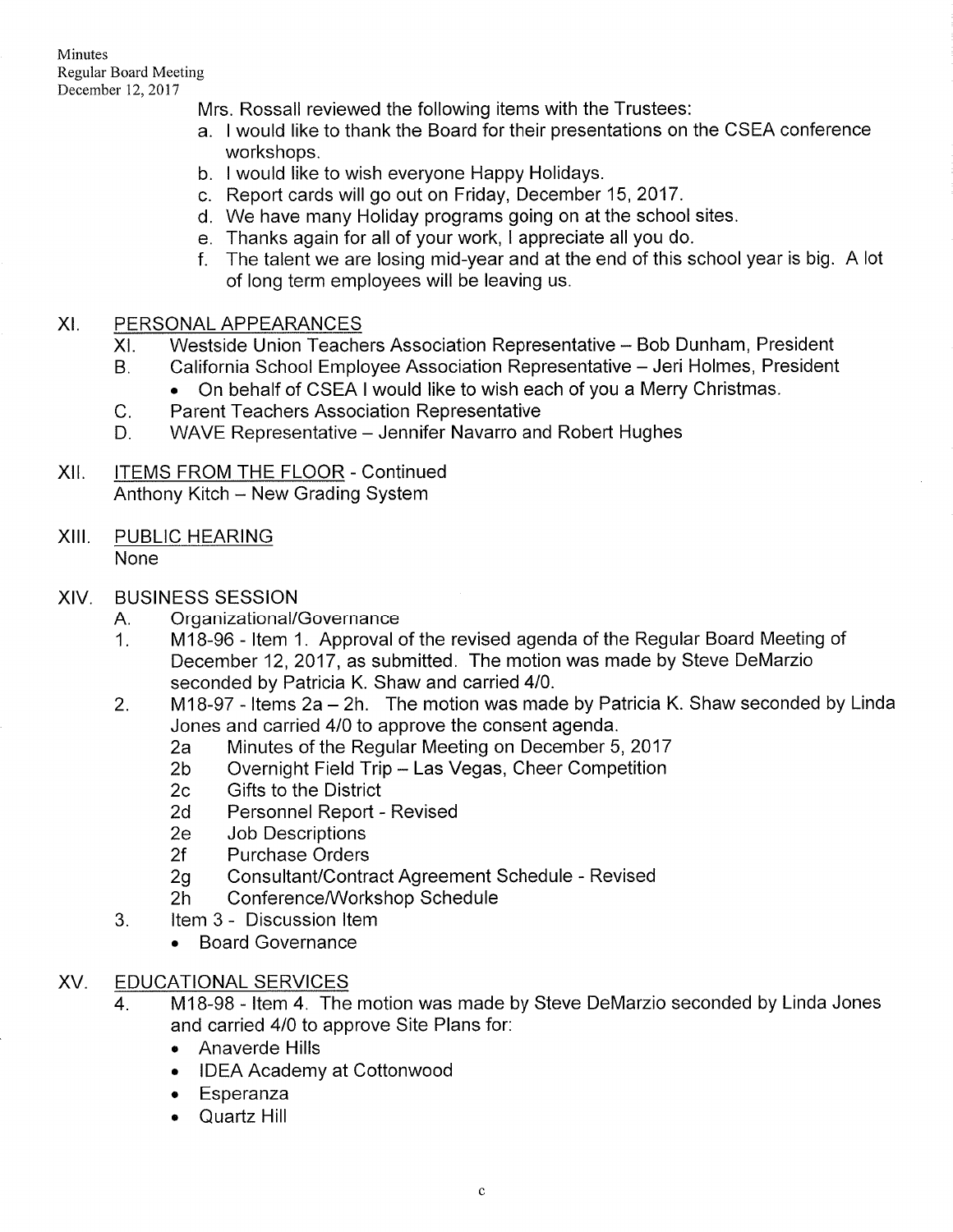Minutes Regular Board Meeting

- December 12, 2017<br>5. M18-99 Item 5. The motion was made by Patricia K. Shaw seconded by Linda Jones and carried 410 to approve the second and final reading of the revised and replaced Board Policies and Administrative Regulations:
	- . BP 1250, Visitors
	- AR 3516, Emergencies and Disaster Preparedness
	- . AR 3516.2, Bomb Threats
	- . BP/AR 5131.4, Student Disturbances
	- . BP 5131.5, Vandalism and Graffiti

## XVI. PERSONNEL

- $6.$ M1B-100 - ltem 6. The motion was made by Steve DeMarzio seconded by Linda Jones and carried 410 to approve the following Retirement Resolutions:
	- . 1B-05, Beverly Mewborne
	- . 18-06, Gwendolyn Grissom
	- . 18-07, Michelle Hidalgo
	- . 1B-08, Betty Jones
	- . 18-09, Georgia Moore
	- . 1B-10, Cynthia Smith
	- 18-11, Paula Vendal
	- . 18-12, Deborah Rutkowski-Hines
- 7 M1B-101 - The motion was made by Patricia K. Shaw seconded by Steve DeMarzio and carried 4/0 to approve Memorandum of Understanding 18-03, between Westside Union School District and California School Employees Association (CSEA): Orientation Agreement Pursuant to AB 119.
- B M1B-102 - The motion was made by Steve DeMarzio seconded by Patricia K. Shaw and carried 410 to approve the Provisional lntern Permit.

### XVII. BUSINESS

- $9<sub>1</sub>$ M1B-103 - ltem 9. The motion was made by Linda Jones seconded by Steve DeMarzio and carried 4/0 to approve the 2017-18 1<sup>st</sup> Interim Report
- 10 M18-104 - ltem 10. The motion was made by Patricia K. Shaw seconded by Linda Jones and carried 410 to approve the second and final reading of the revised Board Policies and Administrative Regulation:
	- . BP 3280, Sale or Lease of District-Owned Real Property
	- . BP 3513.4, Drug and Alcohol Free Schools
	- AR 3515.6, Criminal Background Checks for Contractors
- 11 M18-105 - Item 11. The motion was made by Steve DeMarzio seconded by Patricia K. Shaw and carried 410 to approve the Cottonwood Modernization Change Order No. 1 to Belmont Construction, lnc.
- 12 M18-106 - ltem 12. The motion was made by Steve DeMarzio seconded by Linda Jones and carried 410 to approve the Cottonwood Modernization Change Order No. 4 to Monet Construction, lnc.
- 13 M18-107 - ltem 13. The motion was made by Steve DeMarzio seconded by Patricia K. Shaw and carried 410 to approve the Hillview Solar Decommissioning.
- M1B-108 ltem 14. The motion was made by Steve DeMarzio seconded by Linda Jones and carried 410 to approve the Prop 39 Clean Energy Jobs Act Final Allocations. 14